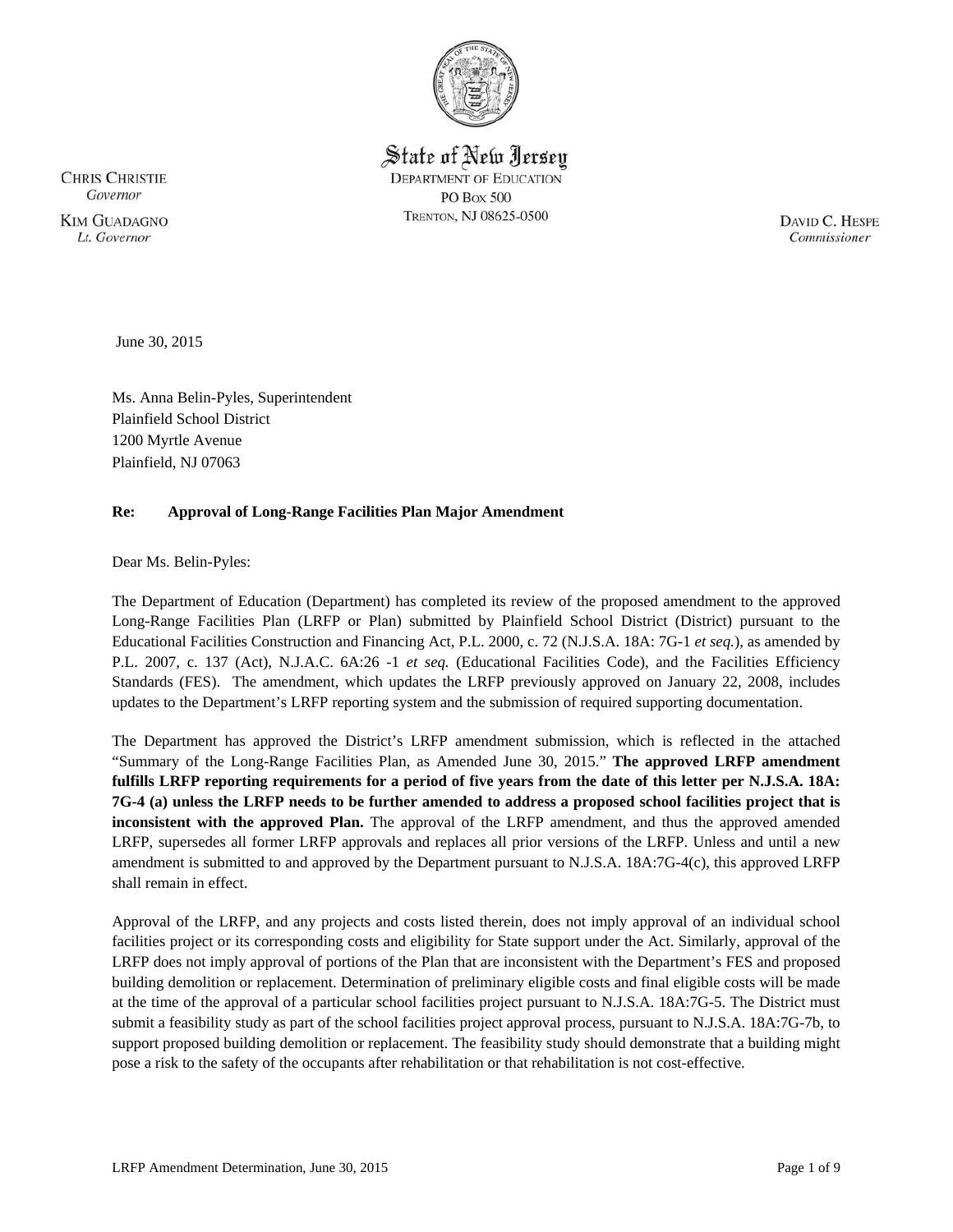We trust that this document will adequately explain the Final Determination and allow the District to move forward with the implementation of projects within its LRFP. Should you have questions pertaining to the LRFP, contact me at (609) 943-5681or susan.kutner@doe.state.nj.us. Contact Tom Lakavitch from the Office of School Facilities and Finance at (609) 943-5879 or tom.lakavitch@doe.state.nj.us with any questions pertaining to project status or advancement.

Sincerely,

Susan Kirk

Susan Kutner Acting Deputy Executive Director, Office of School Facilities and Finance

#### Enclosure

c: Bernie Piaia, New Jersey Department of Education, Office of School Facilities and Finance Tom Lakavitch, New Jersey Department of Education, Office of School Facilities and Finance Paul Hamilton, New Jersey Schools Development Authority Gary Ottmann, Plainfield School District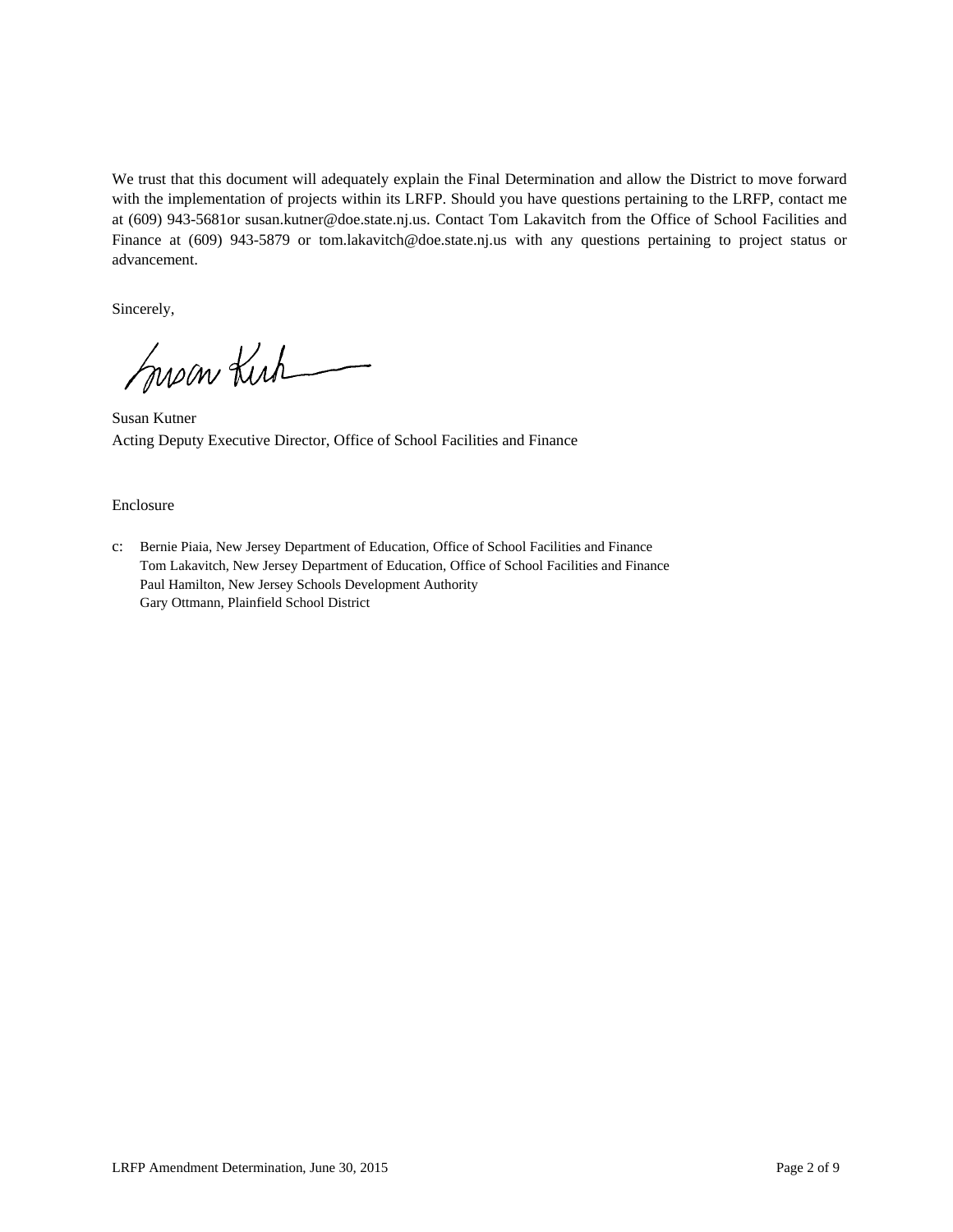# Plainfield School District **Summary of the Long-Range Facilities Plan, as Amended June 30, 2015**

The Department of Education (Department) has completed its review of the Long-Range Facilities Plan (LRFP or Plan) amendment submitted by the Plainfield School District (District) pursuant to the Educational Facilities Construction and Financing Act, P.L. 2000, c. 72 (N.J.S.A. 18A: 7G-1 *et seq.*), as amended by P.L. 2007, c. 137 (Act), N.J.A.C. 6A:26-1 et seq. (Educational Facilities Code), and the Facilities Efficiency Standards (FES).

This is the Department's summary of the District's LRFP, as amended June 30, 2015. The summary is based on the standards set forth in the Act, the Educational Facilities Code, the FES, data in the Department's LRFP reporting system, and District-supplied supporting documentation. The referenced reports in *italic* text are standard LRFP reports generated from the LRFP system.

## **1. Inventory Overview**

The District provides services for students in grades PK-12 and is classified as an SDA District for funding purposes. Existing and proposed schools, sites, buildings, playgrounds, playfields, and parking lots were identified in the LRFP. The total number of existing and proposed district-owned or leased schools, sites, and buildings are listed in Table 1. A detailed description of each asset can be found in the LRFP website report titled *"Site Asset Inventory Report."* Section 5 of this Summary lists work proposed for each school building.

|                                                       | <b>Existing</b> | <b>Proposed</b> |
|-------------------------------------------------------|-----------------|-----------------|
| Sites:                                                |                 |                 |
| <b>Total Number of Sites</b>                          | 17              | 16              |
| Number of Sites with no Buildings                     | $\theta$        |                 |
| Number of Sites with no PK-12 Instructional Buildings |                 |                 |
| <b>Schools and Instructional Buildings:</b>           |                 |                 |
| Total Number of Schools (assigned DOE school code)    | 15              | 15              |
| Total Number of PK-12 Instructional Buildings         | ۱6              | 16              |

#### **Table 1: Inventory Summary**

**As directed by the Department, incomplete school facilities projects that are under construction are represented as "existing" in the LRFP.** Applicable District projects that include new construction and/or the reconfiguration of existing program space are as follows: n/a.

Major conclusions are as follows:

- The District is proposing to decrease the existing number of District-owned or leased sites.
- The District is proposing to maintain the existing number of District-operated schools. *(Discontinue Orange ECC.)*
- The District is proposing to maintain the existing number of District-owned or leased instructional buildings. The District is proposing to decrease the existing number of District-owned or leased noninstructional buildings. *(Proposed bus maintenance facility).*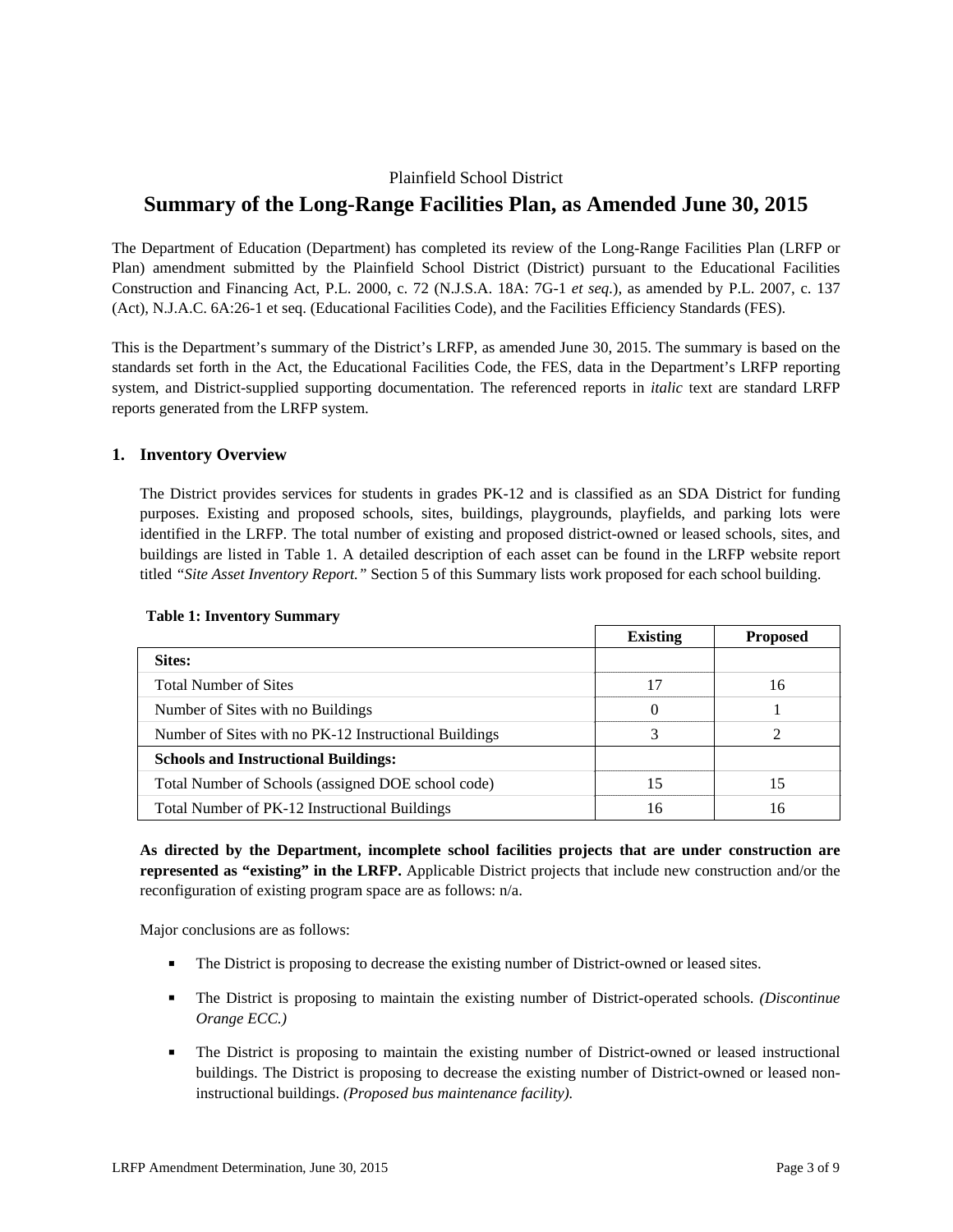**FINDINGS** The Department has determined that the proposed inventory is adequate for approval of the District's LRFP amendment. However, the LRFP determination does not imply approval of an individual school facilities project listed within the LRFP. The District must submit individual project applications for project approval. If building demolition or replacement is proposed, the District must submit a feasibility study, pursuant to N.J.S.A. 18A:7G-7b, as part of the application for the specific school facilities project.

# **2. K-12 Enrollments**

The number of students, or "proposed enrollments," for five-year planning purposes was determined by the District on a district-wide and school level basis. Proposed district enrollments are based on a cohort-survival enrollment projection incorporating historic enrollments from 2009-14 with adjustments for approved changes in charter school enrollments.

Existing and proposed enrollments are listed in Table 2. Detailed projection information can be found in the supporting document titled "*Plainfield 2015 Amendment Projection."*

#### **Table 2: K-12 Enrollment Comparison**

|                                                   | 2014-15<br><b>Enrollments</b> | <b>District Proposed</b><br><b>Enrollments</b> |
|---------------------------------------------------|-------------------------------|------------------------------------------------|
| Grades PK, including SE (excl. private providers) | 43                            | 60                                             |
| Grades K-5, including SE                          | 4.215                         | 3.543                                          |
| Grades 6-8, including SE                          | 1.438                         | 1.756                                          |
| Grades 9-12, including SE                         | 1.918                         | 1.991                                          |
| <b>District PK-12 Totals</b>                      | 7.614                         | 7.350                                          |

*"SE" = Special Education* 

**FINDINGS** The Department has determined that the District's proposed enrollments are supportable for approval of the District's LRFP amendment. The Department will require a current enrollment projection at the time an application for a school facilities project is submitted incorporating the District's most recent enrollments in order to verify that the LRFP's planned capacity continues to be appropriate.

## **3. FES and District Practices Capacity**

The proposed room inventories for each school were analyzed to determine whether the LRFP provides adequate capacity for the proposed enrollments. Two capacity calculation methods, called *"FES Capacity"* and *"District Practices Capacity,"* were used to assess existing and proposed school capacity in accordance with the FES and District program delivery practices. A third capacity calculation, called *"Functional Capacity,"* determines Unhoused Students and potential State support for school facilities projects. Functional Capacity is analyzed in Section 4 of this Summary.

 *FES Capacity* only assigns capacity to pre-kindergarten *(if district-owned or operated),* kindergarten, general, and self-contained special education classrooms. No other room types are considered to be capacity-generating**.** Class size is based on the FES and is prorated for classrooms that are sized smaller than FES classrooms. FES Capacity is most accurate for elementary schools, or schools with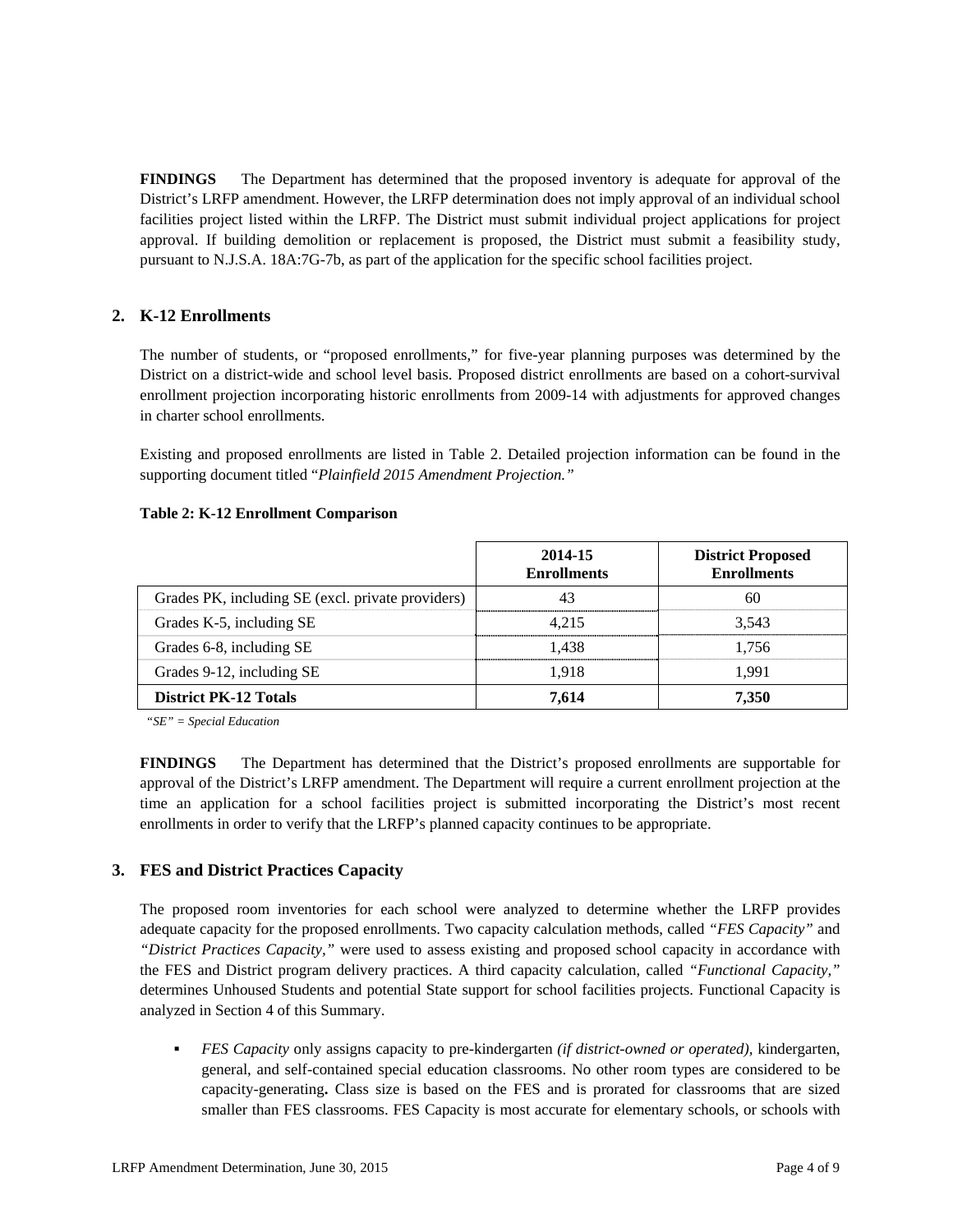non-departmentalized programs, in which instruction is "homeroom" based. This capacity calculation may also be accurate for middle schools depending upon the program structure. However, this method usually significantly understates available high school capacity since specialized spaces that are typically provided in lieu of general classrooms are not included in the capacity calculations.

 *District Practices Capacity* allows the District to include specialized room types in the capacity calculations and adjust class size to reflect actual practices. This calculation is used to review capacity and enrollment coordination in middle and high schools.

A capacity utilization factor in accordance with the FES is included in both capacity calculations. A 90% capacity utilization rate is applied to classrooms serving grades K-8. An 85% capacity utilization rate is applied to classrooms serving grades 9-12. No capacity utilization factor is applied to preschool classrooms.

Table 3 provides a summary of proposed enrollments and District-wide capacities. Detailed information can be found in the LRFP website report titled "*FES and District Practices Capacity."*

|                        | <b>Proposed</b><br><b>Enrollment</b> | <b>Proposed</b><br><b>FES Capacity</b> | Deviation* | <b>Proposed</b><br><b>District</b><br><b>Practices</b><br>Capacity | Deviation* |
|------------------------|--------------------------------------|----------------------------------------|------------|--------------------------------------------------------------------|------------|
| Preschool (PK)         | 60                                   | 30.00                                  | $-30.00$   | 62.74                                                              | 2.74       |
| Elementary $(K-5)$     | 3,543                                | 3,851.73                               | 308.78     | 3,706.37                                                           | 163.37     |
| Middle $(6-8)$         | 1,756                                | 1,458.65                               | $-297.35$  | 1,821.67                                                           | 65.67      |
| High $(9-12)$          | 1,991                                | 1,534.08                               | $-456.92$  | 2,066.49                                                           | 75.49      |
| <b>District Totals</b> | 7,350                                | 6,874.46                               | $-475.54$  | 7,657.26                                                           | 307.26     |

## **Table 3 Proposed Enrollments and Capacity Summary**

*\* Positive numbers signify surplus capacity; negative numbers signify inadequate capacity. Negative values for District Practices capacity are acceptable if proposed enrollments do not exceed 100% capacity utilization.* 

Major conclusions are as follows:

- The District has adequately coordinated proposed school capacities and enrollments in the LRFP for grade groups with proposed new construction.
- Adequate justification has been provided by the District if capacity for a school with proposed work in the LRFP deviates from the proposed enrollments by more than 5% and if new construction is proposed for the grade group(s) served.

**FINDINGS** The Department has determined that proposed District capacity, in accordance with the proposed enrollments, is adequate for approval of the District's LRFP amendment. The Department will require a current enrollment projection at the time an application for a school facilities project is submitted, incorporating the District's most recent enrollments, in order to verify that the LRFP's planned capacity meets the District's updated enrollments.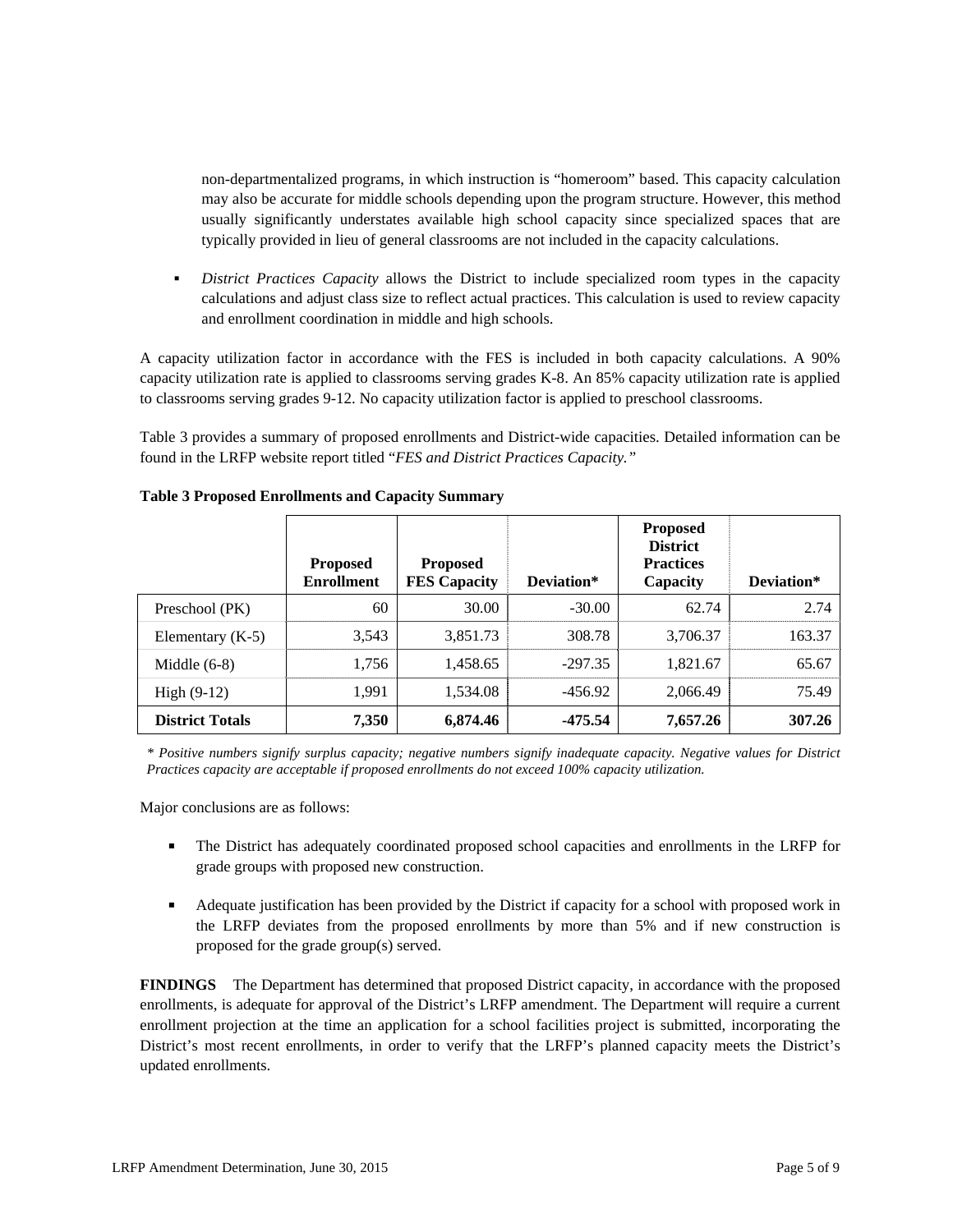## **4. Functional Capacity and Unhoused Students Prior to Proposed Work**

*Functional Capacity* was calculated and compared to proposed enrollments to provide a preliminary estimate of Unhoused Students and new construction funding eligibility. Functional Capacity is the adjusted gross square feet of a school building *(total gross square feet minus excluded space)* divided by the minimum area allowance per Full-time Equivalent student for the grade level contained therein. Unhoused Students is the number of students projected to be enrolled in the District that exceeds the Functional Capacity of the District's schools pursuant to N.J.A.C. 6A:26-2.2(c).

*"Excluded Square Feet"* in the LRFP Functional Capacity calculation includes (1) square footage exceeding the FES for any pre-kindergarten, kindergarten, general education, or self-contained special education classroom; (2) grossing factor square footage *(corridors, stairs, mechanical rooms, etc.)* that exceeds the FES allowance, and (3) square feet proposed to be demolished or discontinued from use. Excluded square feet may be revised during the review process for individual school facilities projects.

Table 4 provides a preliminary assessment of Functional Capacity, Unhoused Students, and Estimated Maximum Approved Area for the various grade groups in accordance with the FES. Detailed information concerning the calculation and preliminary excluded square feet can be found in the LRFP website reports titled *"Functional Capacity and Unhoused Students*" and *"Functional Capacity Excluded Square Feet."*

|                        |            | B          |                 |                |                          |
|------------------------|------------|------------|-----------------|----------------|--------------------------|
|                        |            | Estimated  |                 | D              | $E = C x D$              |
|                        | A          | Existing   | $C = A-B$       | Area           | <b>Estimated Maximum</b> |
|                        | Proposed   | Functional | Unhoused        | Allowance      | Approved Area for        |
|                        | Enrollment | Capacity   | <b>Students</b> | (gsf/students) | <b>Unhoused Students</b> |
| Preschool (PK)         | 60         | 74.93      | 0.00            | 125.00         | 0.00                     |
| Elementary $(K-5)$     | 3,543      | 2,911.33   | 631.67          | 125.00         | 78,958.95                |
| Middle $(6-8)$         | 1,756      | 1,862.11   | 0.00            | 134.00         | 0.00                     |
| High $(9-12)$          | 1,991      | 2,066.56   | 0.00            | 151.00         | 0.00                     |
| <b>District Totals</b> | 7,350      | 6,914.92   |                 |                |                          |

**Table 4: Functional Capacity and Unhoused Students Prior to Proposed Work** 

Major conclusions are as follows:

- The calculations for "Estimated Existing Functional Capacity" do not include incomplete school facilities projects that are under construction and/or funded by the New Jersey Schools Development Authority.
- The District, based on the preliminary LRFP assessment, has Unhoused Students for the following FES grade groups: K-5.
- The District, based on the preliminary LRFP assessment, does not have Unhoused Students for the following grade groups: PK, 6-8, 9-12.
- The District is proposing to demolish or discontinue the use of existing district-owned instructional space that is currently in use. The Functional Capacity calculation excludes square feet proposed to be demolished or discontinued for the following FES grade groups: K-5, 6-8, 9-12.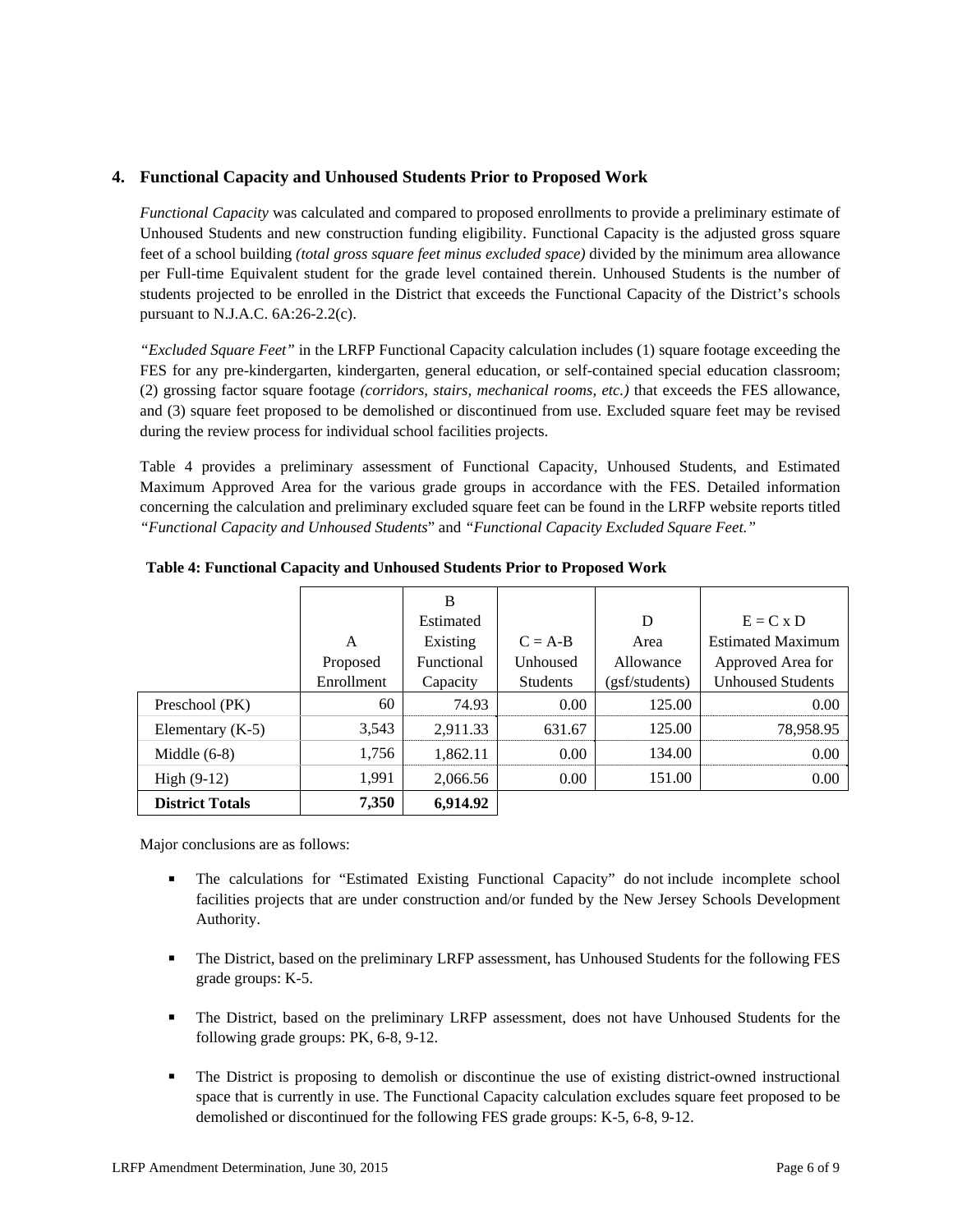**FINDINGS** Functional Capacity and Unhoused Students calculated in the LRFP are preliminary estimates. Justification for square footage in excess of the FES and the determination of additional excluded square feet, Preliminary Eligible Costs (PEC), and Final Eligible Costs (FEC) will be included in the review process for specific school facilities projects. A feasibility study undertaken by the District is required if building demolition or replacement is proposed per N.J.A.C. 6A:26-2.3(b)(10).

# **5. Proposed Work**

The District was instructed to review the condition of its facilities and sites and to propose corrective *"system"* and *"inventory"* actions in its LRFP. *"System"* actions upgrade existing conditions without changing spatial configuration or size. Examples of system actions include new windows, finishes, and mechanical systems. *"Inventory"* actions address space problems by removing, adding, or altering sites, schools, buildings and rooms. Examples of inventory actions include building additions, the reconfiguration of existing walls, or changing room use.

Table 5 summarizes the type of work proposed in the District's LRFP for district-operated instructional buildings proposed to be maintained, acquired, or constructed new. "*Renovation*" includes inventory and system actions. Detailed information can be found in the LRFP system reports titled *"School Asset Inventory Report," "LRFP Inventory Actions Summary Report"* and *"Systems Action Report."*

| <b>School Name</b>                  | <b>Proposed</b><br><b>Grades</b> | <b>Proposed Scope of Work</b>                                                                     |
|-------------------------------------|----------------------------------|---------------------------------------------------------------------------------------------------|
| <b>Barlow Elementary School</b>     | $K-5$                            | Select demolition, renovation, addition                                                           |
| <b>Clinton Elementary School</b>    | $K-5$                            | Site upgrades (expanded play/parking)                                                             |
| <b>Cook Elementary School</b>       | $K-5$                            | Select demolition, renovation, addition                                                           |
| <b>Emerson Elementary School</b>    | $K-5$                            | No proposed work                                                                                  |
| Evergreen Elementary School         | $K-5$                            | Demolition of existing, new building                                                              |
| Jefferson Elementary School         | $K-5$                            | No proposed work (Starch site)                                                                    |
| Stillman Elementary School          | $K-5$                            | Renovation, addition                                                                              |
| <b>Washington Elementary School</b> | $PK-5$                           | Renovation                                                                                        |
| <b>Woodland Elementary School</b>   | $K-5$                            | Renovation, addition                                                                              |
| Cedarbrook K-8 Center               | $K-8$                            | Select demolition, renovation, addition                                                           |
| Hubbard Middle School               | $6 - 8$                          | Renovation, addition                                                                              |
| Maxson Middle School                | $6 - 8$                          | Renovation                                                                                        |
| <b>PAAAS</b>                        | $7-12$                           | No proposed work (Starch site)                                                                    |
| <b>BOAACD</b>                       | $8 - 12$                         | Systems (former Jefferson building)                                                               |
| Plainfield High School              | $9-12$                           | Gr. 9: Demolition of existing, new building<br>Gr. 10-12: Select demolition, renocation, addition |

#### **Table 5: Proposed Schools and Scope of Work**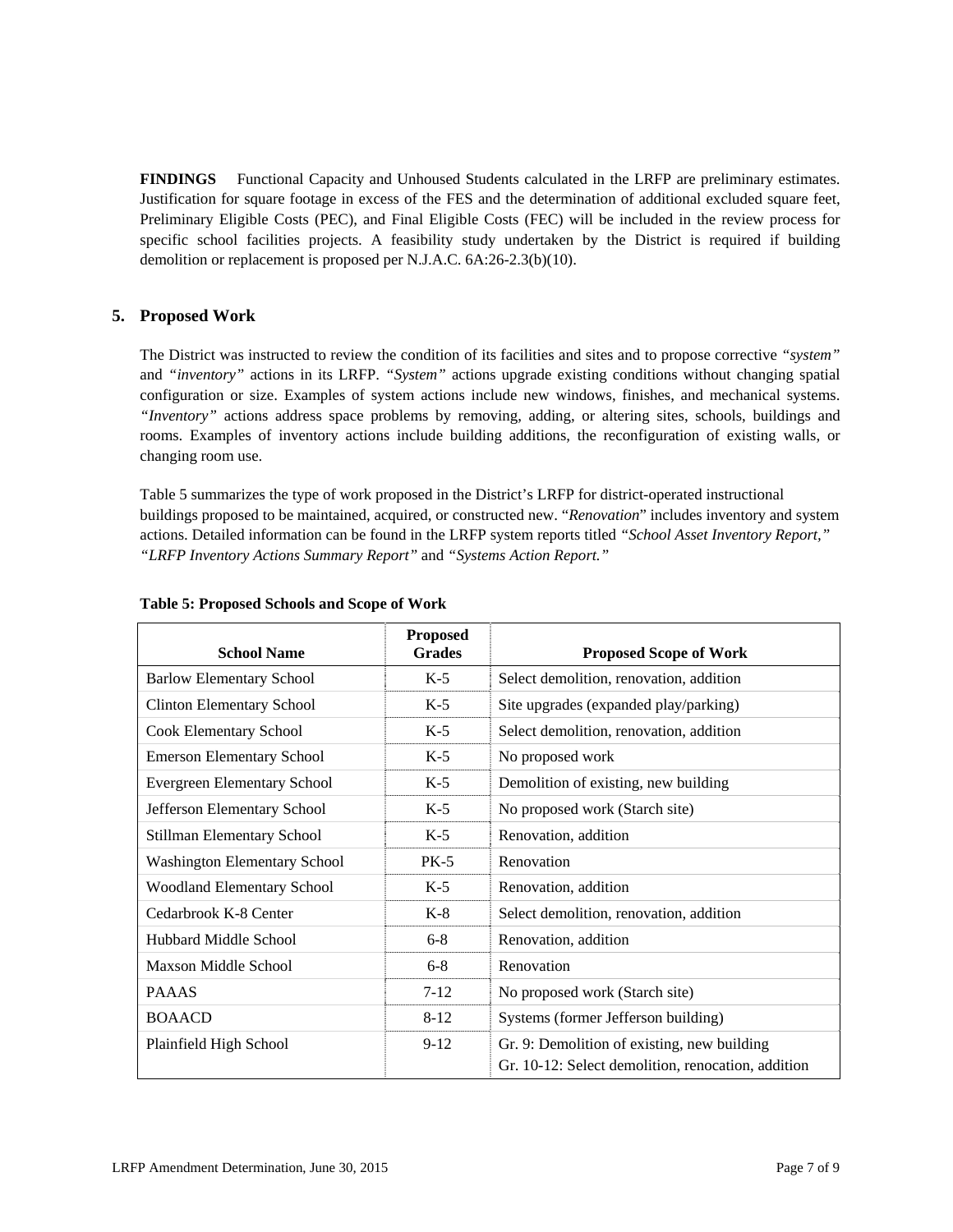Major conclusions are as follows:

- The District has proposed systems work in one or more instructional buildings.
- The District has proposed inventory changes, including new construction, in one or more instructional buildings.
- The District has proposed new construction in lieu of rehabilitation in one or more instructional building.

Please note that costs represented in the LRFP are for capital planning purposes only. Estimated costs are not intended to represent preliminary eligible costs or final eligible costs of approved school facilities projects.

The Act (N.J.S.A. 18A:7G-7b) provides that all school facilities shall be deemed suitable for rehabilitation unless a pre-construction evaluation undertaken by the District demonstrates to the satisfaction of the Commissioner that the structure might pose a risk to the safety of the occupants even after rehabilitation or that rehabilitation is not cost-effective. Pursuant to N.J.A.C. 6A:26-2.3(b)(10), the Commissioner may identify school facilities for which new construction is proposed in lieu of rehabilitation for which it appears from the information presented that new construction is justified, provided, however, that for such school facilities so identified, the District must submit a feasibility study as part of the application for the specific school facilities project. The cost of each proposed building replacement is compared to the cost of additions or rehabilitation required to eliminate health and safety deficiencies and to achieve the District's programmatic model.

Facilities used for non-instructional or non-educational purposes are ineligible for State support under the Act. However, projects for such facilities shall be reviewed by the Department to determine whether they are consistent with the District's LRFP and whether the facility, if it is to house students (full or part time) conforms to educational adequacy requirements. These projects shall conform to all applicable statutes and regulations.

**FINDINGS** The Department has determined that the proposed work is adequate for approval of the District's LRFP amendment. However, Department approval of proposed work in the LRFP does not imply that the District may proceed with a school facilities project. The District must submit individual project applications with cost estimates for Department project approval. Both school facilities project approval and other capital project review require consistency with the District's approved LRFP.

# **6. Functional Capacity and Unhoused Students After Completion of Proposed Work**

The *Functional Capacity* of the District's schools *after* completion of the scope of work proposed in the LRFP was calculated to highlight any remaining Unhoused Students. Table 6 provides a preliminary assessment. Detailed information concerning the calculation can be found in the website report titled *"Functional Capacity and Unhoused Students.*"